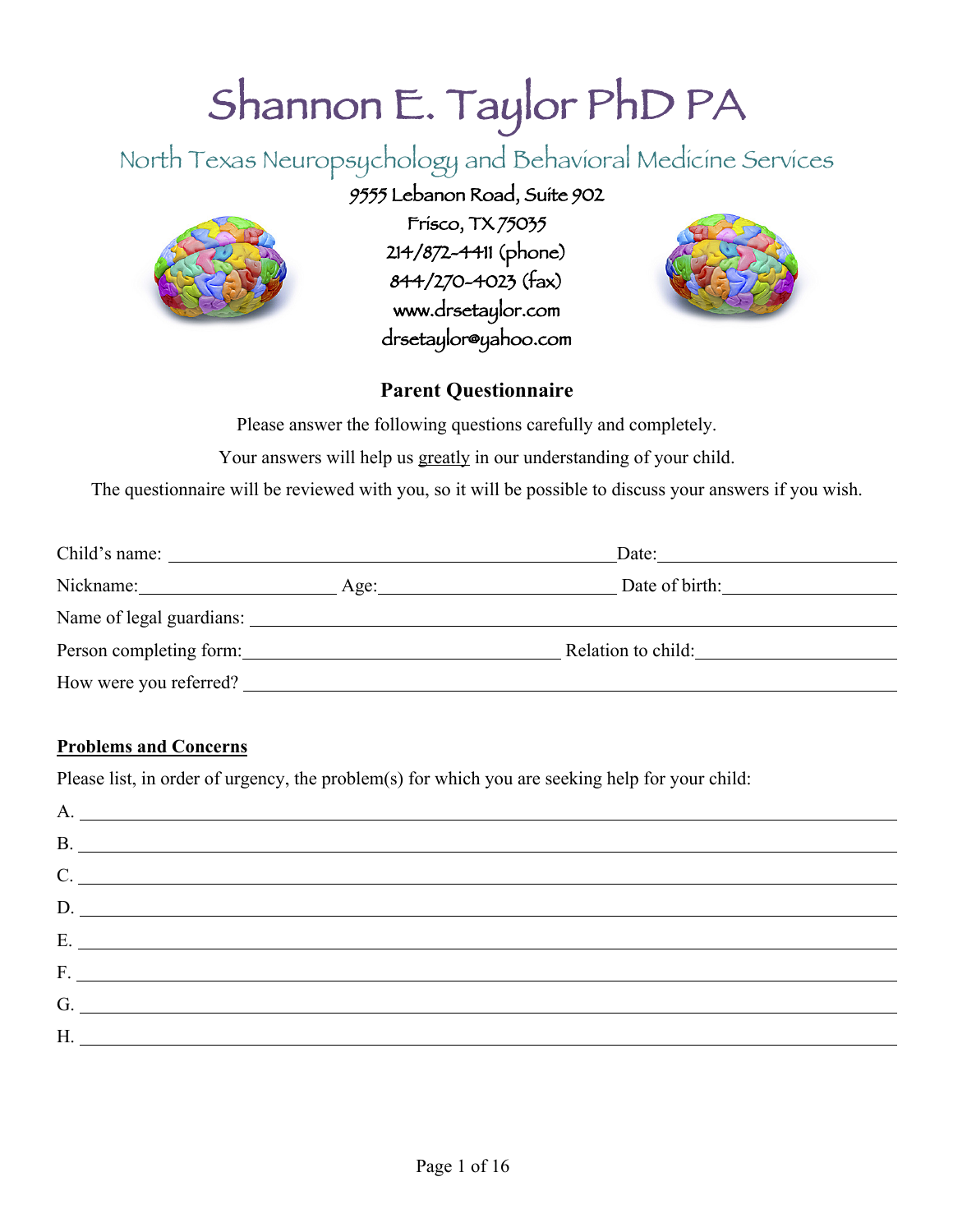# **Family History**

1. Who is this child currently living with? (check all that apply)

| $\Box$ both natural parents      | $\Box$ stepmother       |
|----------------------------------|-------------------------|
| $\Box$ natural mother            | $\Box$ stepfather       |
| $\Box$ natural father            | $\Box$ foster parents   |
| $\Box$ grandparent               | $\Box$ adoptive parents |
| circle: grandmother, grandfather | $\Box$ other (describe) |
| mother's side, father's side     |                         |

### 2. Parental information

|                                                                            | <b>Mother</b> | Father |
|----------------------------------------------------------------------------|---------------|--------|
| Occupation:                                                                |               |        |
| Business phone:                                                            |               |        |
| <u>Age:</u>                                                                |               |        |
| Highest grade completed:                                                   |               |        |
| History of the following (please explain):                                 |               |        |
| Learning problems:                                                         |               |        |
| Attention problems:                                                        |               |        |
| Behavior problems:                                                         |               |        |
| Emotional/psychiatric problems:                                            |               |        |
| Medical problems:                                                          |               |        |
| Prescriptions used for past/present<br>psychiatric/psychological problems: |               |        |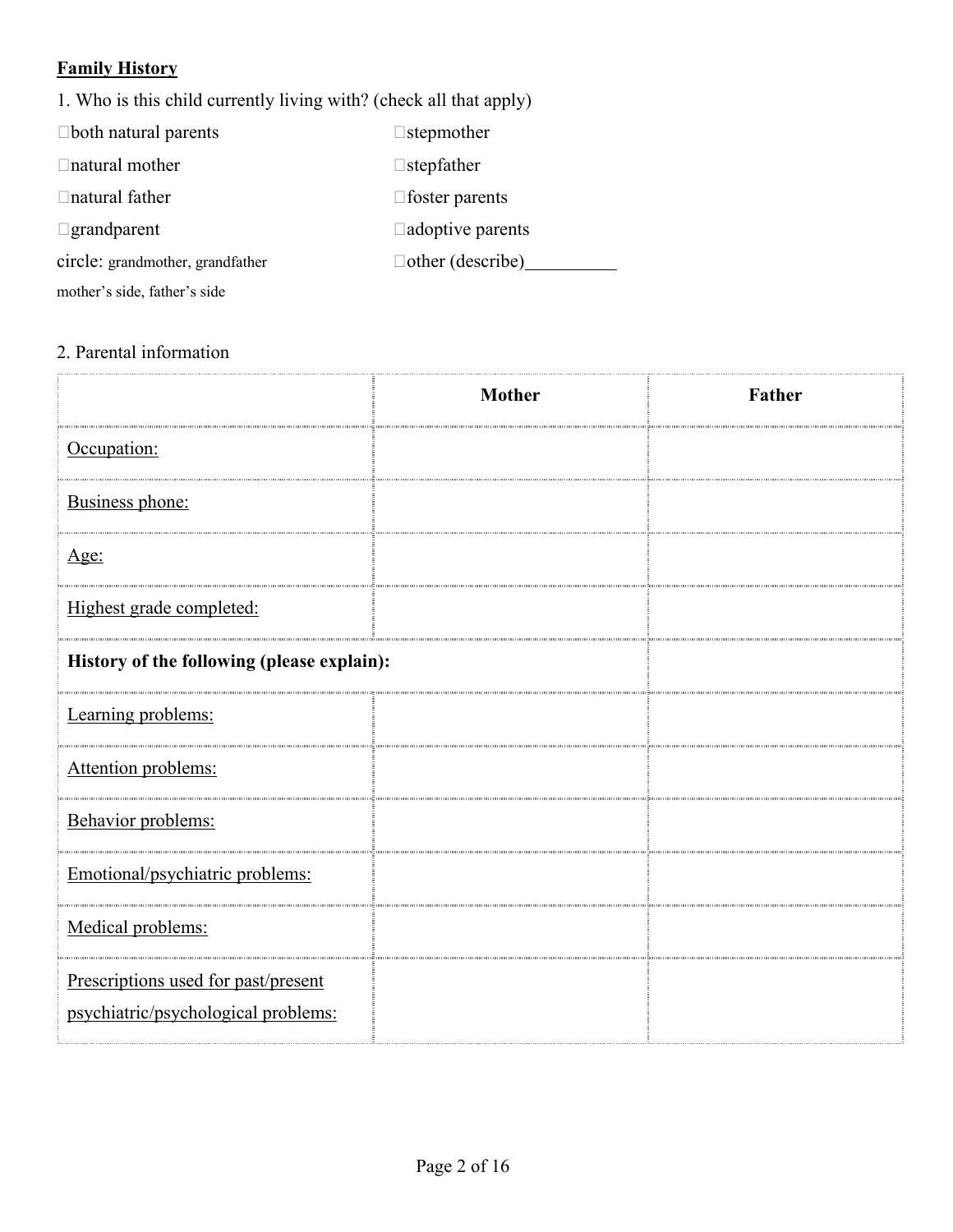|      |     | 3. List all people living in the child's home?    |                                                                                       |                                                                                                                 |
|------|-----|---------------------------------------------------|---------------------------------------------------------------------------------------|-----------------------------------------------------------------------------------------------------------------|
| Name | Age |                                                   | Relation to child                                                                     |                                                                                                                 |
|      |     |                                                   |                                                                                       |                                                                                                                 |
|      |     |                                                   |                                                                                       |                                                                                                                 |
|      |     |                                                   |                                                                                       |                                                                                                                 |
|      |     |                                                   | 4. Other brothers and sisters <u>not</u> at home (natural, step, and other siblings)? |                                                                                                                 |
| Name | Age |                                                   | Relation to child                                                                     | Occupation                                                                                                      |
|      |     |                                                   |                                                                                       |                                                                                                                 |
|      |     |                                                   |                                                                                       |                                                                                                                 |
|      |     |                                                   |                                                                                       |                                                                                                                 |
|      |     |                                                   | 5. Information about all parents (including step-parents or other parenting figures): |                                                                                                                 |
| Name | Age | Education                                         | Occupation                                                                            | Frequency of contact                                                                                            |
|      |     |                                                   |                                                                                       |                                                                                                                 |
|      |     |                                                   |                                                                                       |                                                                                                                 |
|      |     |                                                   |                                                                                       |                                                                                                                 |
|      |     |                                                   |                                                                                       | 6. Please list the important changes that have occurred in your child's lifetime (for example: deaths, marital  |
|      |     |                                                   |                                                                                       | separations, divorces, remarriages, family moves, loss of important friendships, serious illnesses, financial   |
|      |     |                                                   |                                                                                       | problems, periods of parental conflict, family violence, etc.). Please provide specific dates during which each |
|      |     | event occurred and identify the persons involved. |                                                                                       |                                                                                                                 |
|      |     |                                                   |                                                                                       |                                                                                                                 |

Dates or ages

Changes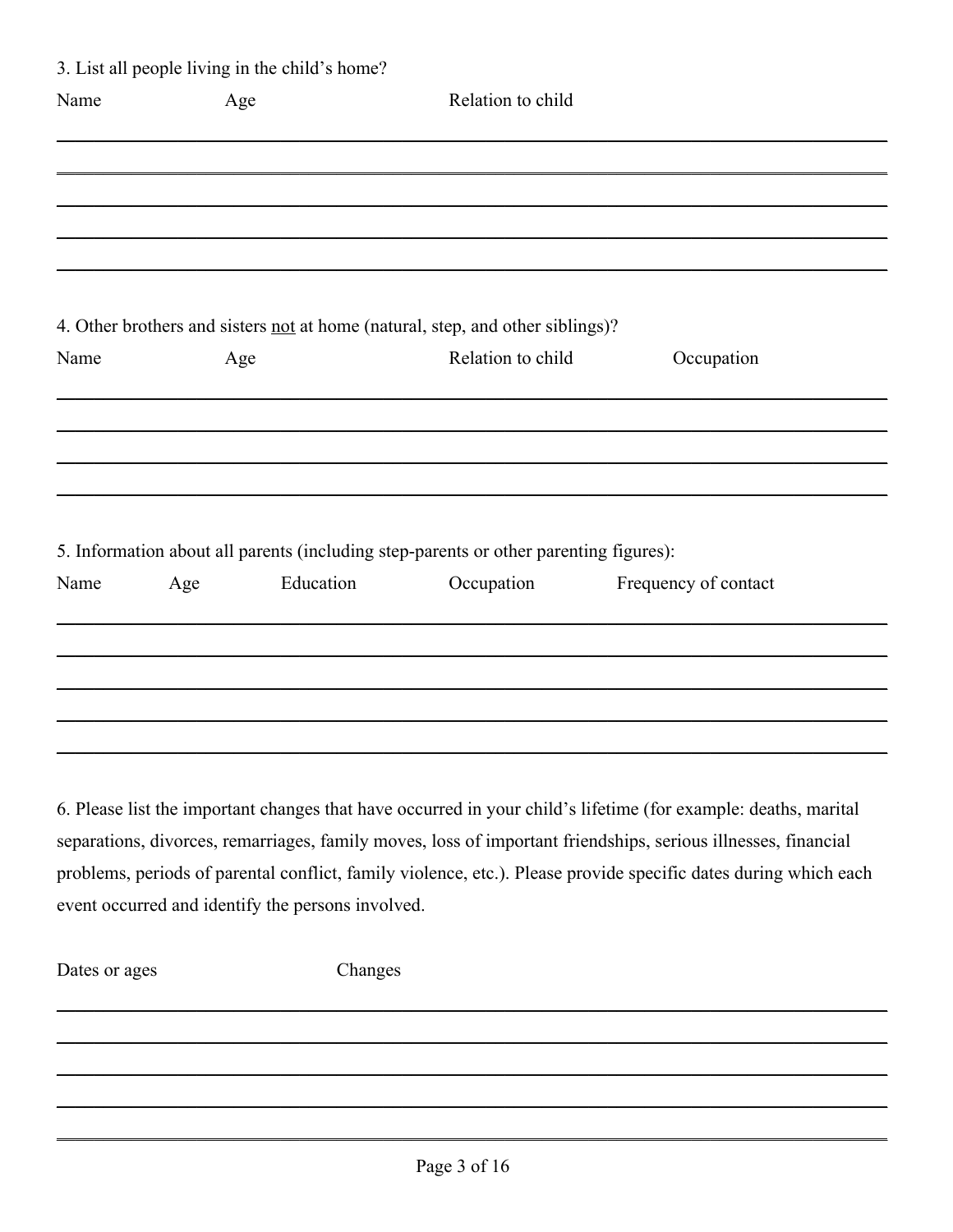7. List any other events that, in your opinion, have had important meaning or significant impact on your child or your family. If you are uncertain about the significance, please list it anyway.

| Dates or ages                                                                                                                                                                                                                  | Changes                      |                               |                           |                                 |  |  |
|--------------------------------------------------------------------------------------------------------------------------------------------------------------------------------------------------------------------------------|------------------------------|-------------------------------|---------------------------|---------------------------------|--|--|
|                                                                                                                                                                                                                                |                              |                               |                           |                                 |  |  |
|                                                                                                                                                                                                                                |                              |                               |                           |                                 |  |  |
|                                                                                                                                                                                                                                |                              |                               |                           |                                 |  |  |
|                                                                                                                                                                                                                                |                              |                               |                           |                                 |  |  |
| <u>Pregnancy</u>                                                                                                                                                                                                               |                              |                               |                           |                                 |  |  |
| 1. Was the pregnancy:                                                                                                                                                                                                          | $\Box$ planned               |                               | $\Box$ unplanned          |                                 |  |  |
| (check all that apply)                                                                                                                                                                                                         | $\square$ wanted             |                               | □unwanted                 |                                 |  |  |
|                                                                                                                                                                                                                                | $\square$ with prenatal care |                               |                           | $\square$ without prenatal care |  |  |
| 2. Age of parents at time of child's birth:                                                                                                                                                                                    |                              |                               | mother                    | father                          |  |  |
| 3. While mother was pregnant, did she have any of the following difficulties?                                                                                                                                                  |                              |                               |                           |                                 |  |  |
| $\Box$ measles                                                                                                                                                                                                                 |                              |                               | $\Box$ very overweight    |                                 |  |  |
| $\Box$ frequent nausea or vomiting                                                                                                                                                                                             |                              | $\Box$ very underweight       |                           |                                 |  |  |
| □swelling or toxemia                                                                                                                                                                                                           |                              | □heart trouble                |                           |                                 |  |  |
| $\Box$ flu, infections, high fever                                                                                                                                                                                             |                              | $\Box$ diabetes               |                           |                                 |  |  |
| $\Box$ high blood pressure                                                                                                                                                                                                     |                              | □ venereal disease            |                           |                                 |  |  |
| $\Box$ hospitalizations                                                                                                                                                                                                        |                              |                               | $\Box$ financial problems |                                 |  |  |
| □kidney disease                                                                                                                                                                                                                |                              |                               | $\Box$ marital problems   |                                 |  |  |
| $\Box$ pneumonia                                                                                                                                                                                                               |                              | □ family problems             |                           |                                 |  |  |
| $\Box$ headaches                                                                                                                                                                                                               |                              | $\Box$ other social problems: |                           |                                 |  |  |
| $\square$ spotting or bleeding                                                                                                                                                                                                 |                              | $\Box$ nervous                |                           |                                 |  |  |
| $\Box$ depressed                                                                                                                                                                                                               |                              | □worried                      |                           |                                 |  |  |
|                                                                                                                                                                                                                                |                              |                               |                           |                                 |  |  |
|                                                                                                                                                                                                                                |                              |                               |                           |                                 |  |  |
| Surgeries Sandwich and the set of the set of the set of the set of the set of the set of the set of the set of the set of the set of the set of the set of the set of the set of the set of the set of the set of the set of t |                              |                               |                           |                                 |  |  |
| $\Box$ medications $\Box$                                                                                                                                                                                                      |                              |                               |                           |                                 |  |  |
| $\Box$ alcohol intake                                                                                                                                                                                                          |                              |                               |                           |                                 |  |  |
| $\Box$ drug use $\Box$                                                                                                                                                                                                         |                              |                               |                           |                                 |  |  |
|                                                                                                                                                                                                                                |                              |                               |                           |                                 |  |  |
| □ stressful events for one or both parents                                                                                                                                                                                     |                              |                               |                           |                                 |  |  |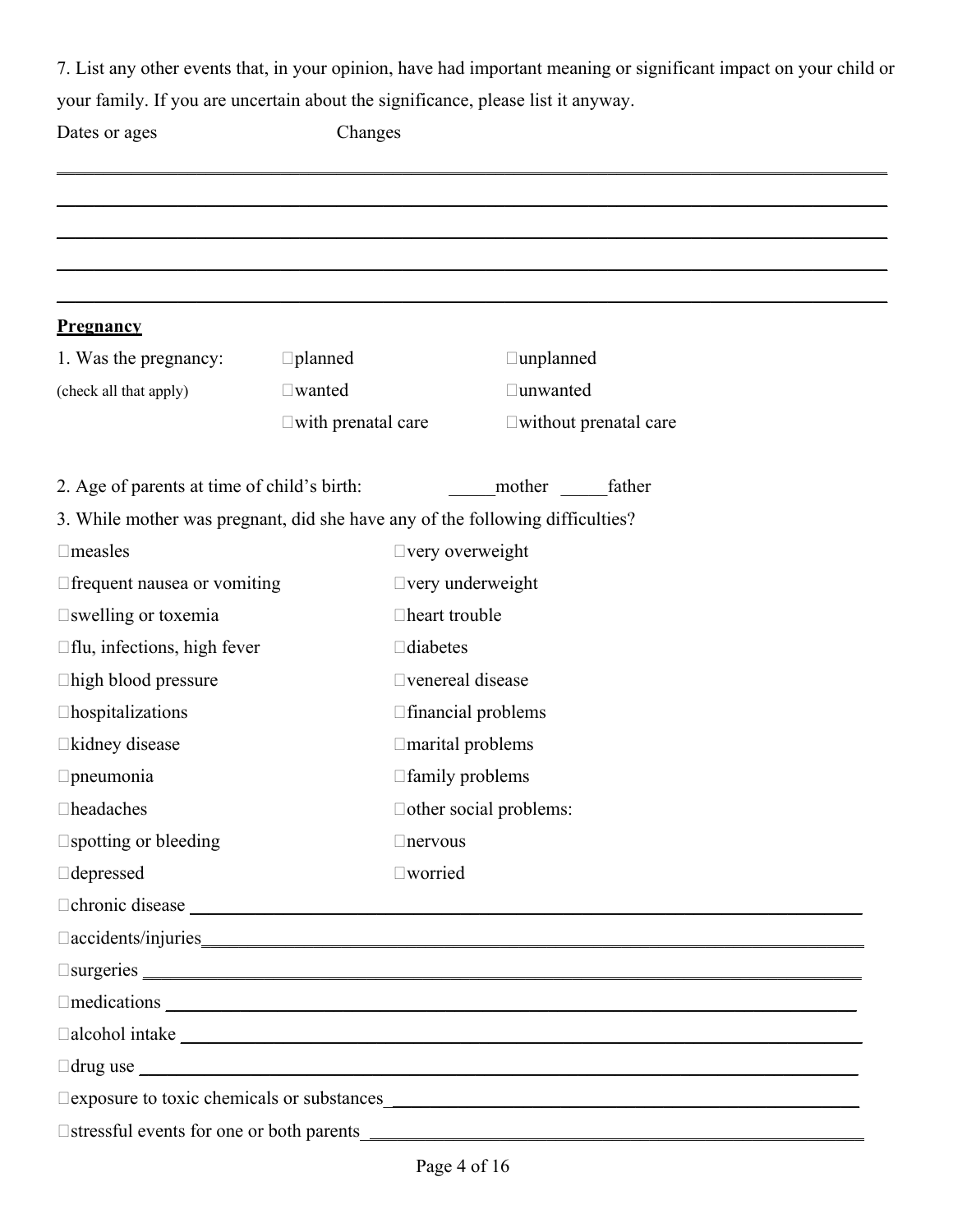### **Delivery**

| 1. How long did labor last:                                                                |                                                      |
|--------------------------------------------------------------------------------------------|------------------------------------------------------|
| 3. Was baby full term?                                                                     | If not, how many weeks premature?                    |
|                                                                                            | 4. Describe the father's role in the delivery:       |
|                                                                                            |                                                      |
| 6. Were any of the following present during or soon after delivery? (check all that apply) |                                                      |
| $\Box$ mother was put to sleep                                                             | $\Box$ baby was jaundiced (yellow)                   |
| $\Box C$ Section performed                                                                 | $\Box$ baby aspirated meconium (breathed waste)      |
| $\Box$ Instruments used to deliver                                                         | $\Box$ baby needed blood                             |
| $\Box$ Rh factor present                                                                   | $\Box$ baby needed oxygen                            |
| $\Box$ breech birth or presentation                                                        | $\Box$ baby had trouble sucking                      |
| $\Box$ born with cord around neck                                                          | $\Box$ baby had trouble keeping food down            |
| $\Box$ baby was blue                                                                       |                                                      |
|                                                                                            | □baby was placed in an incubator. For how long?<br>□ |
|                                                                                            |                                                      |

## **Developmental History**

| 1. Did any of the following occur during infancy?                                                                                                                                                                                   |                 |
|-------------------------------------------------------------------------------------------------------------------------------------------------------------------------------------------------------------------------------------|-----------------|
| (check all that apply)                                                                                                                                                                                                              | please describe |
| □baby had problems sleeping<br><u>□baby had problems sleeping</u>                                                                                                                                                                   |                 |
| $\Box$ baby was frequently fussy or colicky $\Box$                                                                                                                                                                                  |                 |
| □baby had unusual crying <u>contract and the set of the set of the set of the set of the set of the set of the set of</u>                                                                                                           |                 |
| □baby had trouble breathing <u>contained by the set of the set of the set of the set of the set of the set of the set of the set of the set of the set of the set of the set of the set of the set of the set of the set of the</u> |                 |
|                                                                                                                                                                                                                                     |                 |
|                                                                                                                                                                                                                                     |                 |
|                                                                                                                                                                                                                                     |                 |
|                                                                                                                                                                                                                                     |                 |
| $\Box$ mother was physically ill or injured $\Box$                                                                                                                                                                                  |                 |
|                                                                                                                                                                                                                                     |                 |
| 2. Who was primarily responsible of baby's caretaking? _________________________                                                                                                                                                    |                 |
| Who assisted in the baby's care?                                                                                                                                                                                                    |                 |
|                                                                                                                                                                                                                                     |                 |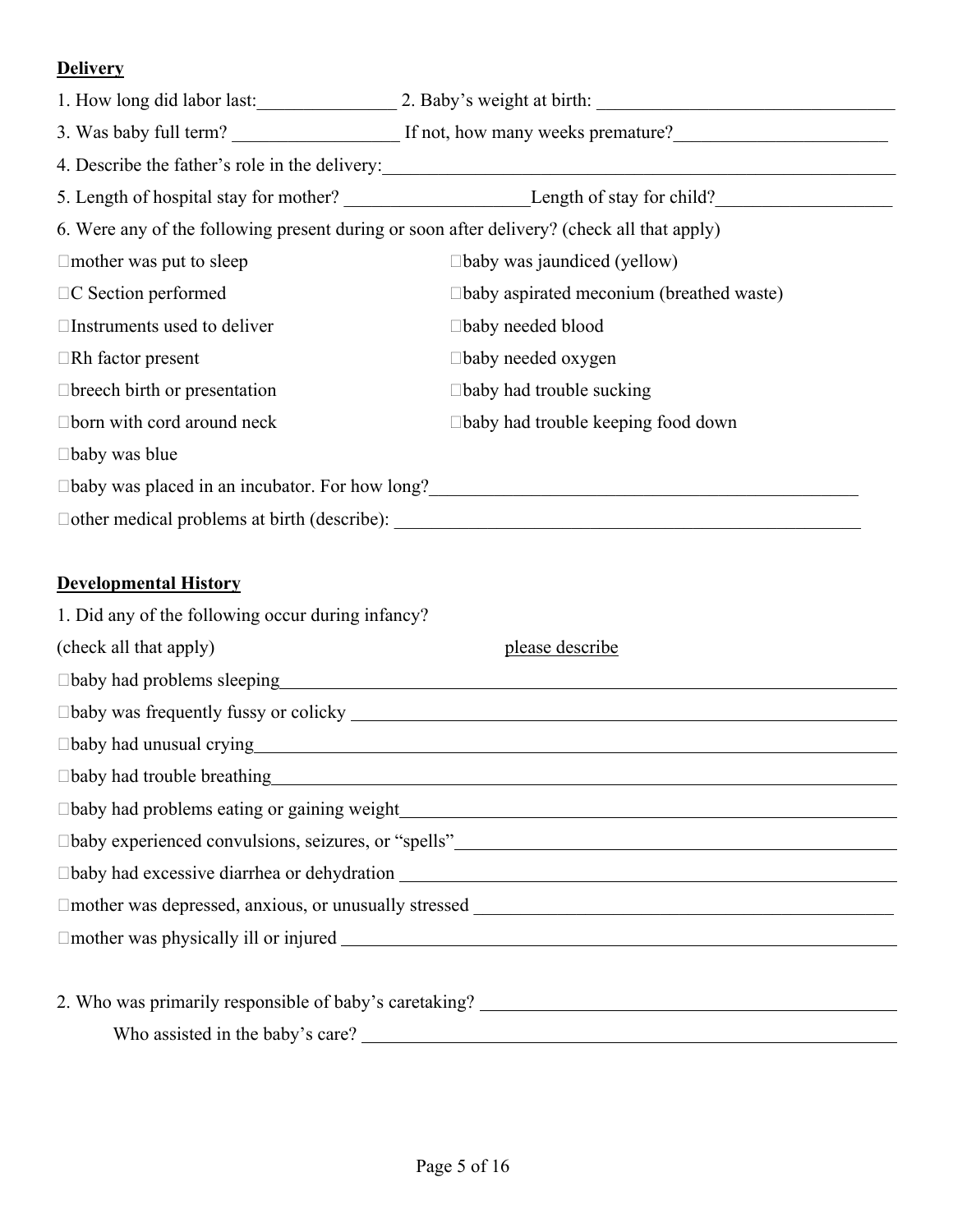| 3. During your child's first year of life, was there anything (even if it had nothing to do with the baby) that |
|-----------------------------------------------------------------------------------------------------------------|
| caused unhappiness in the family, or placed the mother or father under special strain?                          |

| 4. Did mother (or primary caretaker) work before this child entered school? yes                |                            |                        | no                            |
|------------------------------------------------------------------------------------------------|----------------------------|------------------------|-------------------------------|
| If yes, who cared for this child while the mother worked?                                      |                            |                        |                               |
| $\Box$ babysitter                                                                              |                            |                        |                               |
| □ family member                                                                                |                            |                        |                               |
| $\Box$ day care center(s)                                                                      |                            |                        |                               |
| ages                                                                                           | location                   |                        |                               |
|                                                                                                |                            |                        |                               |
|                                                                                                |                            |                        |                               |
|                                                                                                |                            |                        |                               |
| 5. How do you feel your child developed in the following areas?                                |                            |                        |                               |
| physical & motor development                                                                   | $\Box$ faster than average | $\Box$ average         | $\square$ slower than average |
| talking & language development                                                                 | □ faster than average      | $\Box$ average         | $\square$ slower than average |
| relationships and social development $\Box$ faster than average                                |                            | $\Box$ average         | □ slower than average         |
|                                                                                                |                            |                        |                               |
| 6. Estimate the age at which the following occurs (please leave blank if you cannot remember): |                            |                        |                               |
| Age                                                                                            |                            | Age                    |                               |
| smiled                                                                                         |                            | spoke first word       |                               |
| held head up                                                                                   |                            | spoke in phrases       |                               |
| sat without support                                                                            |                            | spoke in sentences     |                               |
| stood up                                                                                       |                            | toilet trained-bladder |                               |
| took first steps                                                                               |                            | toilet trained-bowel   |                               |
| walked alone                                                                                   |                            | dressed self           |                               |
| weaned                                                                                         |                            |                        |                               |
| comments: <u>comments</u> :                                                                    |                            |                        |                               |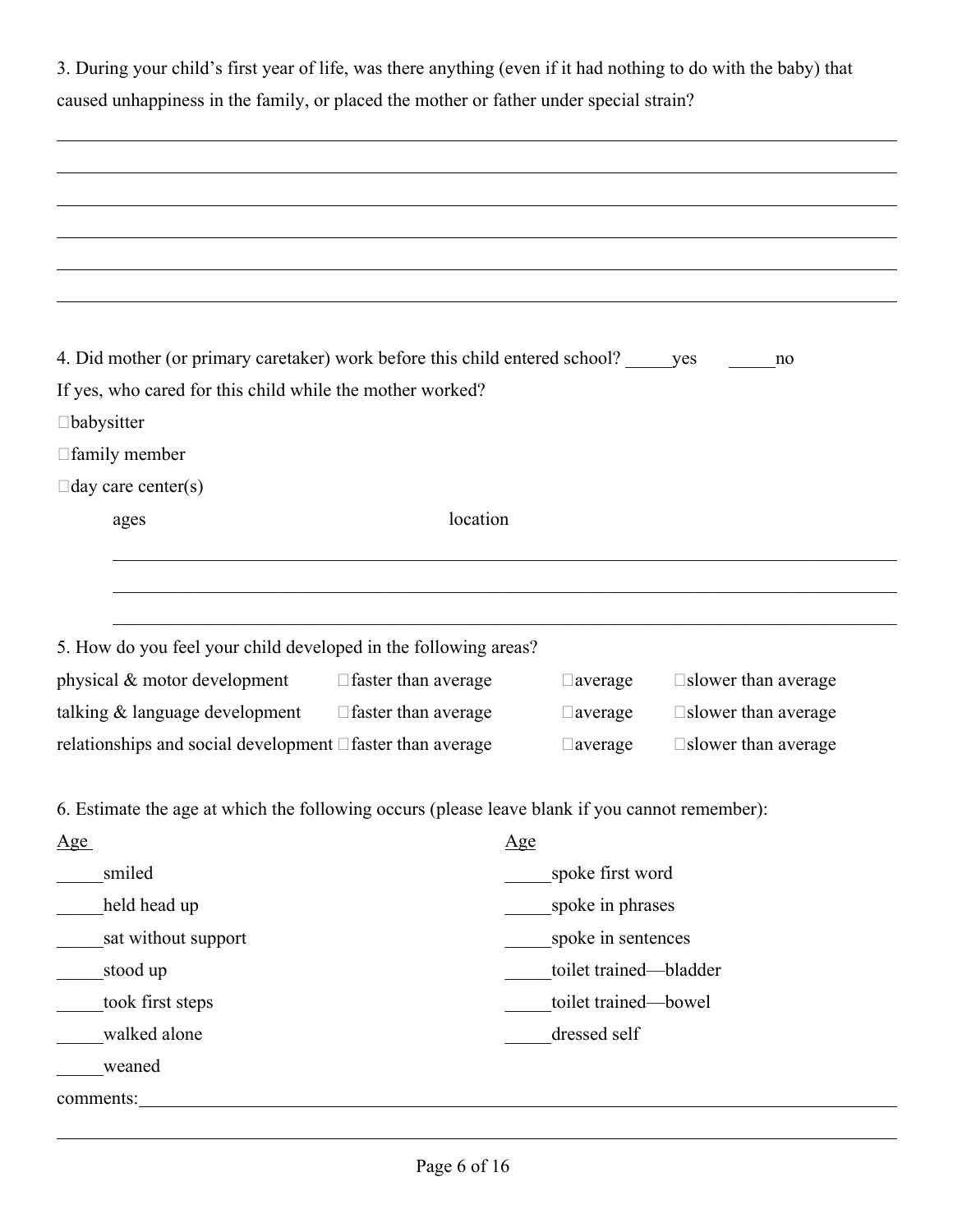### **School History**

|                                                                              |                        | 1. Current grade: Name of School: Name of School:                                    |
|------------------------------------------------------------------------------|------------------------|--------------------------------------------------------------------------------------|
|                                                                              |                        |                                                                                      |
|                                                                              |                        | 2. Did your child attend day care? ________How old was your child when s/he started? |
|                                                                              |                        |                                                                                      |
| 3. Please list below the day care centers, preschools, and schools attended: |                        |                                                                                      |
| School                                                                       | Location (City, State) | Ages/Grade                                                                           |
|                                                                              |                        |                                                                                      |
|                                                                              |                        |                                                                                      |
|                                                                              |                        |                                                                                      |
|                                                                              |                        |                                                                                      |
|                                                                              |                        |                                                                                      |
|                                                                              |                        |                                                                                      |
|                                                                              |                        |                                                                                      |
|                                                                              |                        |                                                                                      |
|                                                                              |                        |                                                                                      |

4. As best you can recall, please use the following space to provide a general description of your child's school progress in each grade.

| $Pre-K$ |
|---------|
| Kinder  |
|         |
|         |
|         |
|         |
|         |
|         |
|         |
|         |
|         |
|         |
|         |
|         |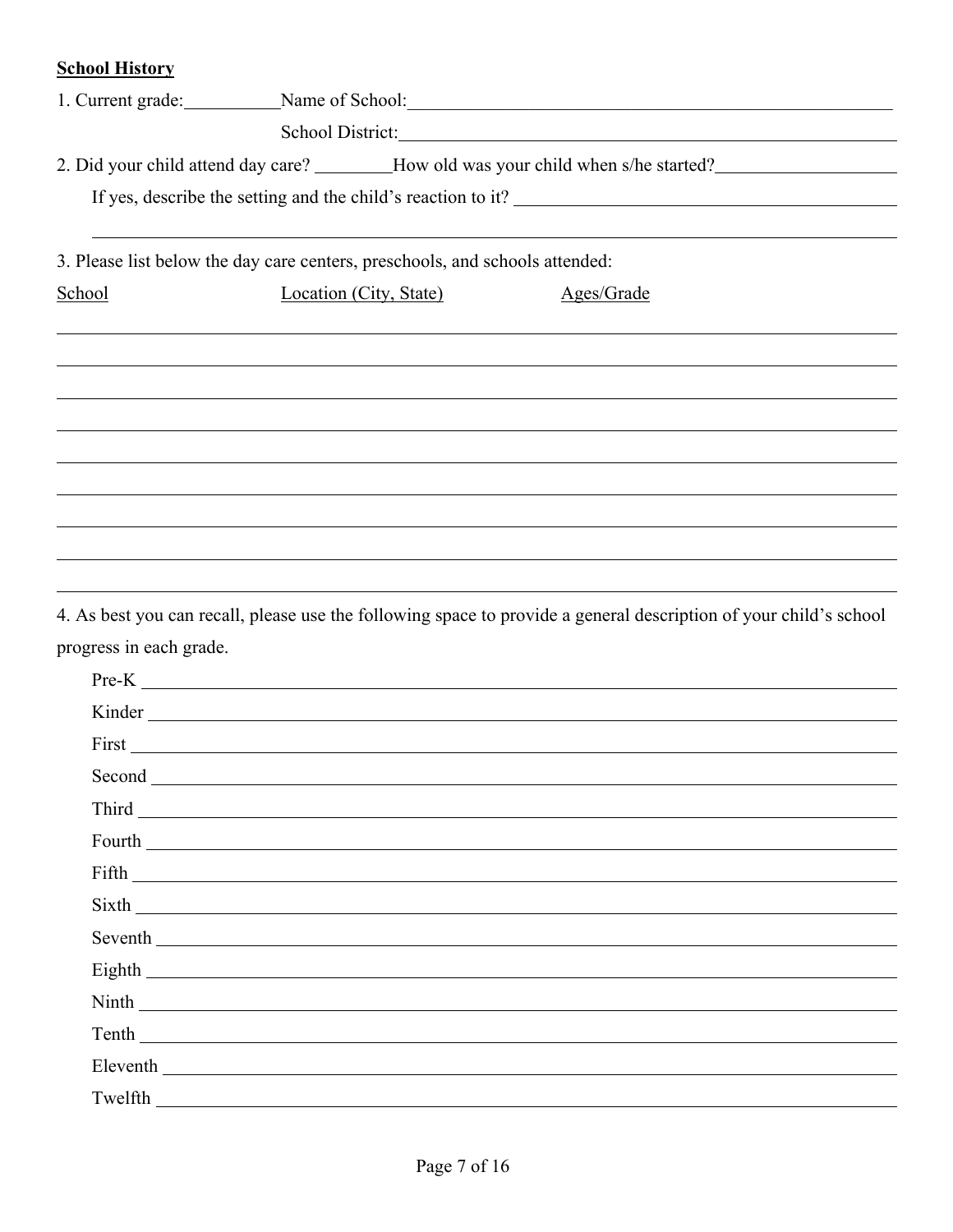|                                                                                                                                                          |                                                                                                                       |                                 |           |           | 6. Please write the grade in which your child may have received any of the following services in school: |           |  |
|----------------------------------------------------------------------------------------------------------------------------------------------------------|-----------------------------------------------------------------------------------------------------------------------|---------------------------------|-----------|-----------|----------------------------------------------------------------------------------------------------------|-----------|--|
| <b>Head Start</b>                                                                                                                                        |                                                                                                                       | Early reading program (Title I) |           |           | Speech Therapy                                                                                           |           |  |
| Physical Therapy                                                                                                                                         |                                                                                                                       | <b>COCCUPATION</b> COCUPATION   |           |           | School Counselor                                                                                         |           |  |
| Resource Room                                                                                                                                            |                                                                                                                       | Content Mastery Center          |           |           | Special Education                                                                                        |           |  |
| Special Education Qualification: (mark all that apply)                                                                                                   |                                                                                                                       |                                 |           |           |                                                                                                          |           |  |
| $\Box$ ID<br>$\Box$ LD<br>Please list any academic subjects that were addressed with these services:                                                     | $\Box$ OHI                                                                                                            | $\Box$ TBI                      | $\Box$ VI | $\Box$ SI | $\Box$ OI                                                                                                | $\Box$ ED |  |
|                                                                                                                                                          |                                                                                                                       |                                 |           |           |                                                                                                          |           |  |
|                                                                                                                                                          | failing                                                                                                               | below average                   |           | average   | above average                                                                                            |           |  |
|                                                                                                                                                          |                                                                                                                       |                                 |           |           |                                                                                                          |           |  |
|                                                                                                                                                          |                                                                                                                       |                                 |           |           |                                                                                                          |           |  |
| 7. Please rate your child's current school performance (for children ages 6 and older)<br>Subject<br>Reading or English<br>Writing<br>Arithmetic or Math | <u> 1989 - Johann Stoff, deutscher Stoff, der Stoff, der Stoff, der Stoff, der Stoff, der Stoff, der Stoff, der S</u> |                                 |           |           |                                                                                                          |           |  |
| Spelling                                                                                                                                                 |                                                                                                                       |                                 |           |           |                                                                                                          |           |  |
| Other:                                                                                                                                                   |                                                                                                                       |                                 |           |           |                                                                                                          |           |  |
| 8. Please describe any changes in your child's academic performance, either recently or over the course or                                               |                                                                                                                       |                                 |           |           |                                                                                                          |           |  |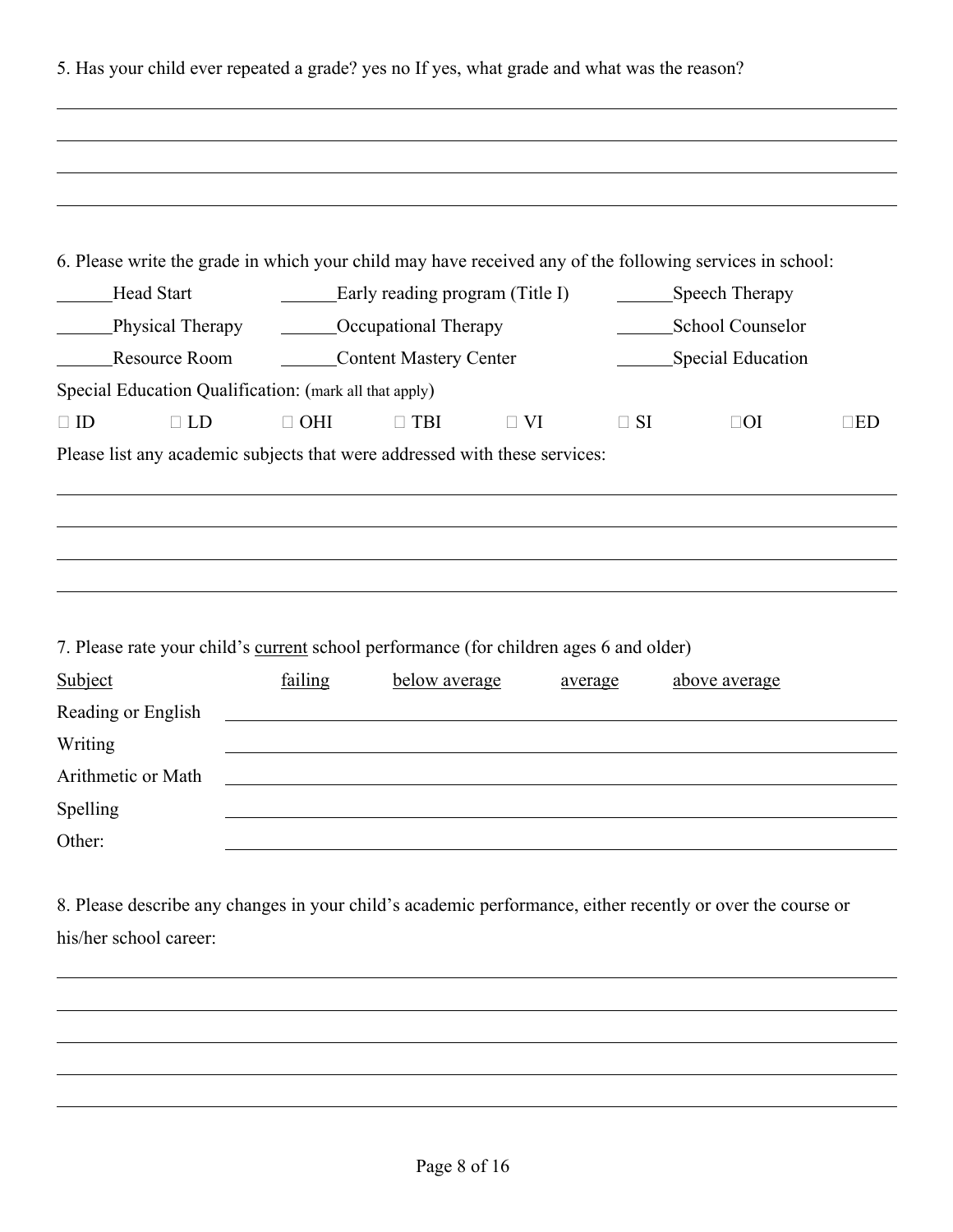comments

|              | Is something s/he enjoys doing.                                                       |                                                                                                                      |
|--------------|---------------------------------------------------------------------------------------|----------------------------------------------------------------------------------------------------------------------|
| Ц            | Is a source of unhappiness and trouble.                                               | <u> 1980 - Johann Barbara, martin amerikan basar dan berasal dalam basa dalam basar dalam basar dalam basar dala</u> |
|              | Is something s/he has to be forced to do.                                             |                                                                                                                      |
| $\Box$       | Is something father helps with most.                                                  |                                                                                                                      |
| $\mathbf{L}$ | Is something mother helps with most.                                                  |                                                                                                                      |
|              | 10. Your child usually studies:                                                       |                                                                                                                      |
|              |                                                                                       |                                                                                                                      |
|              |                                                                                       |                                                                                                                      |
|              |                                                                                       |                                                                                                                      |
|              |                                                                                       |                                                                                                                      |
|              | <b>Temperament</b>                                                                    |                                                                                                                      |
|              | 1. What are the qualities you like best about your child as a preschooler?            |                                                                                                                      |
|              |                                                                                       |                                                                                                                      |
|              | 2. What are some troublesome qualities you noticed about your child as a preschooler? |                                                                                                                      |
|              |                                                                                       |                                                                                                                      |

3. What are the qualities you like best about your child now?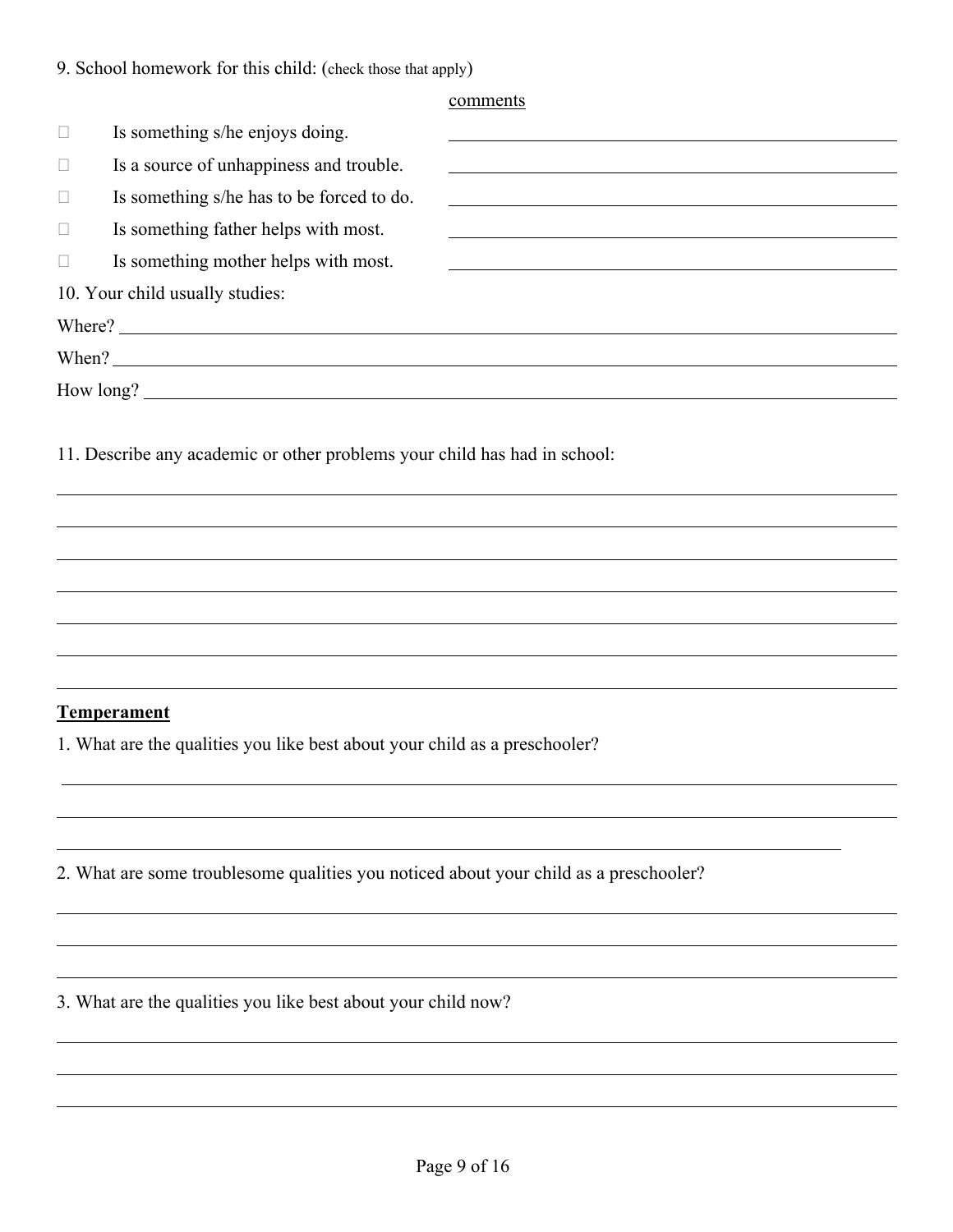|                                           | 4. What are some troublesome qualities you notice about your child now?                                                |                              |
|-------------------------------------------|------------------------------------------------------------------------------------------------------------------------|------------------------------|
|                                           |                                                                                                                        |                              |
|                                           |                                                                                                                        |                              |
|                                           |                                                                                                                        |                              |
|                                           |                                                                                                                        |                              |
|                                           |                                                                                                                        |                              |
| <b>Medical History</b>                    |                                                                                                                        |                              |
|                                           | 1. Has your child had any serious illnesses, injuries, or accidents?                                                   |                              |
| <b>Type</b>                               |                                                                                                                        | $\mathbf{Age}$               |
|                                           |                                                                                                                        |                              |
|                                           |                                                                                                                        |                              |
|                                           |                                                                                                                        |                              |
|                                           |                                                                                                                        |                              |
|                                           |                                                                                                                        |                              |
|                                           |                                                                                                                        |                              |
| 2. Has your child ever been hospitalized? |                                                                                                                        |                              |
| Reason                                    |                                                                                                                        | $\Delta$ ge                  |
|                                           |                                                                                                                        |                              |
|                                           |                                                                                                                        |                              |
|                                           |                                                                                                                        |                              |
|                                           |                                                                                                                        |                              |
|                                           |                                                                                                                        |                              |
|                                           |                                                                                                                        |                              |
|                                           | 3. Please write the ages (in years) that your child had any of the following illnesses:                                |                              |
| <u>Ages</u>                               | <u>Ages</u>                                                                                                            | <u>Ages</u>                  |
| Allergies                                 | head injuries                                                                                                          | pneumonia                    |
| Asthma                                    | heart trouble                                                                                                          | prolonged colic              |
| blood transfusion                         | high fever                                                                                                             | tonsillitis                  |
| convulsions/ seizures                     | infections (meningitis, encephalitis)                                                                                  | frequent ear aches           |
| diabetes                                  | major factures                                                                                                         | frequent colds/ sore throats |
| fainting                                  | menstrual problems                                                                                                     | tics, twitching              |
| frequent stomach aches other:             | <u> 1980 - Johann John Stein, marwolaeth a bhann an t-Amhainn an t-Amhainn an t-Amhainn an t-Amhainn an t-Amhainn </u> |                              |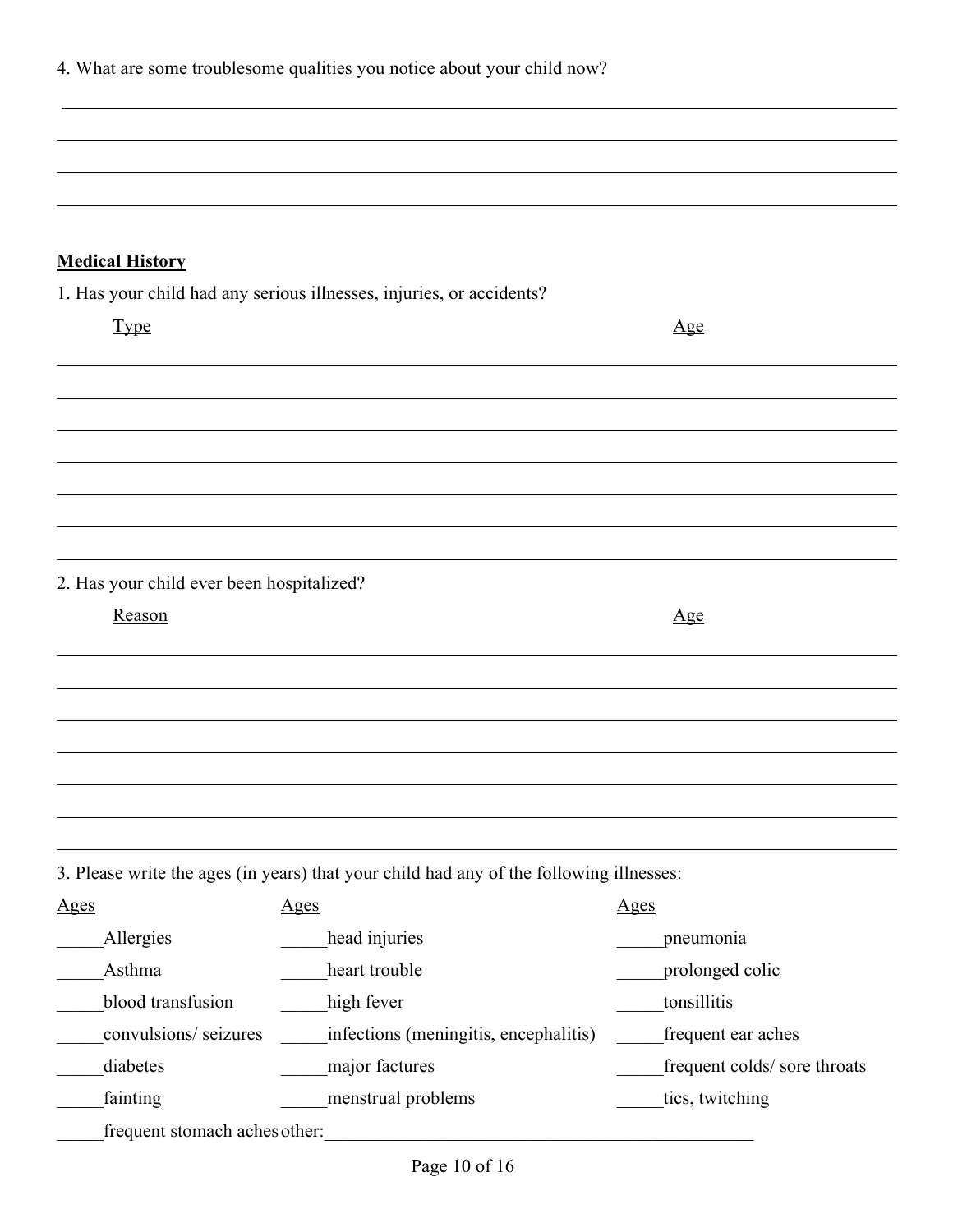| 4. My child's physicians are:          |                                                                                                                         |                                                                                                                  |
|----------------------------------------|-------------------------------------------------------------------------------------------------------------------------|------------------------------------------------------------------------------------------------------------------|
|                                        |                                                                                                                         |                                                                                                                  |
|                                        |                                                                                                                         |                                                                                                                  |
|                                        |                                                                                                                         |                                                                                                                  |
|                                        |                                                                                                                         |                                                                                                                  |
| 5. My child's present medications are: |                                                                                                                         |                                                                                                                  |
| Medication                             | Dosage                                                                                                                  | <b>Frequency</b>                                                                                                 |
|                                        |                                                                                                                         |                                                                                                                  |
|                                        |                                                                                                                         |                                                                                                                  |
|                                        |                                                                                                                         |                                                                                                                  |
|                                        |                                                                                                                         |                                                                                                                  |
|                                        |                                                                                                                         |                                                                                                                  |
|                                        |                                                                                                                         |                                                                                                                  |
|                                        | 6. Please describe any problems your child may have had in the following areas:                                         |                                                                                                                  |
|                                        |                                                                                                                         | age of last exam                                                                                                 |
| vision:                                | <u> 1989 - Johann John Stein, mars ar yw i brenin y cynnwys y cynnwys y cynnwys y cynnwys y cynnwys y cynnwys y c</u>   |                                                                                                                  |
| hearing:                               | <u> 1989 - Johann Stoff, deutscher Stoffen und der Stoffen und der Stoffen und der Stoffen und der Stoffen und der </u> |                                                                                                                  |
| speech:                                | 7. Please describe your child's eating habits. Note any problems in this area.                                          |                                                                                                                  |
|                                        |                                                                                                                         |                                                                                                                  |
|                                        |                                                                                                                         |                                                                                                                  |
|                                        |                                                                                                                         |                                                                                                                  |
|                                        |                                                                                                                         |                                                                                                                  |
|                                        |                                                                                                                         |                                                                                                                  |
|                                        | awakenings, length of sleep, nightmares, sleepwalking, etc.)                                                            | 8. Please describe your child's sleeping habits. (Please note any problems going to sleep, sleeping alone, night |
|                                        |                                                                                                                         |                                                                                                                  |
|                                        |                                                                                                                         |                                                                                                                  |
|                                        |                                                                                                                         |                                                                                                                  |
|                                        |                                                                                                                         |                                                                                                                  |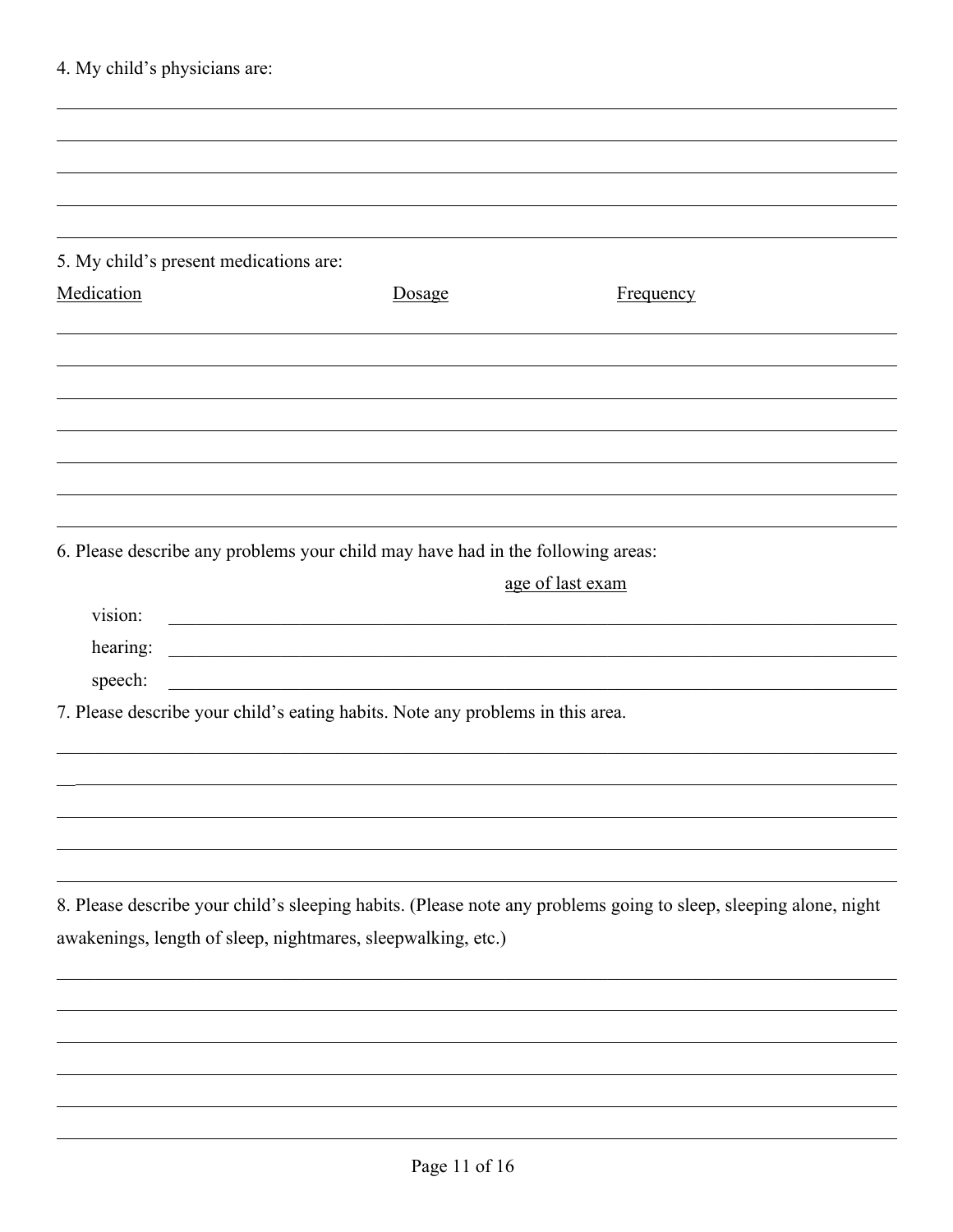9. Has your child ever received the following professional services?

| Services<br>Ages                                          | Name of Professionals                                                                                                 |
|-----------------------------------------------------------|-----------------------------------------------------------------------------------------------------------------------|
| Psychological                                             |                                                                                                                       |
| Psychiatric                                               |                                                                                                                       |
| Neurological                                              |                                                                                                                       |
| Counseling/Therapy                                        |                                                                                                                       |
| Educational                                               |                                                                                                                       |
|                                                           | 10. Please list anyone in the child's extended family who has had difficulties with:                                  |
| Problem                                                   | Relationship to child                                                                                                 |
| emotional problems                                        |                                                                                                                       |
| depression                                                |                                                                                                                       |
| extreme nervousness                                       |                                                                                                                       |
| explosive temper                                          |                                                                                                                       |
| convulsions or seizures                                   |                                                                                                                       |
| extreme shyness                                           |                                                                                                                       |
| mental retardation                                        |                                                                                                                       |
| learning disability, dyslexia                             |                                                                                                                       |
| hyperactivity                                             |                                                                                                                       |
| problems paying attention                                 |                                                                                                                       |
|                                                           |                                                                                                                       |
| drug problem/addiction                                    |                                                                                                                       |
| criminal record                                           |                                                                                                                       |
| victim of spouse abuse                                    |                                                                                                                       |
| spouse abuser                                             |                                                                                                                       |
| sexual abuser                                             |                                                                                                                       |
| victim of sexual abuse                                    | <u> 1989 - John Stein, september 1989 - John Stein, september 1989 - John Stein, september 1989 - John Stein, sep</u> |
| sleep problems                                            |                                                                                                                       |
| <b>Discipline</b>                                         |                                                                                                                       |
| 1. This child is disciplined by (check those that apply): |                                                                                                                       |
| $\Box$ father<br>$\Box$ mother                            | □brother/sister<br>$\Box$ other:                                                                                      |
|                                                           | 2. Discipline most often used (in order of frequency): __________________________                                     |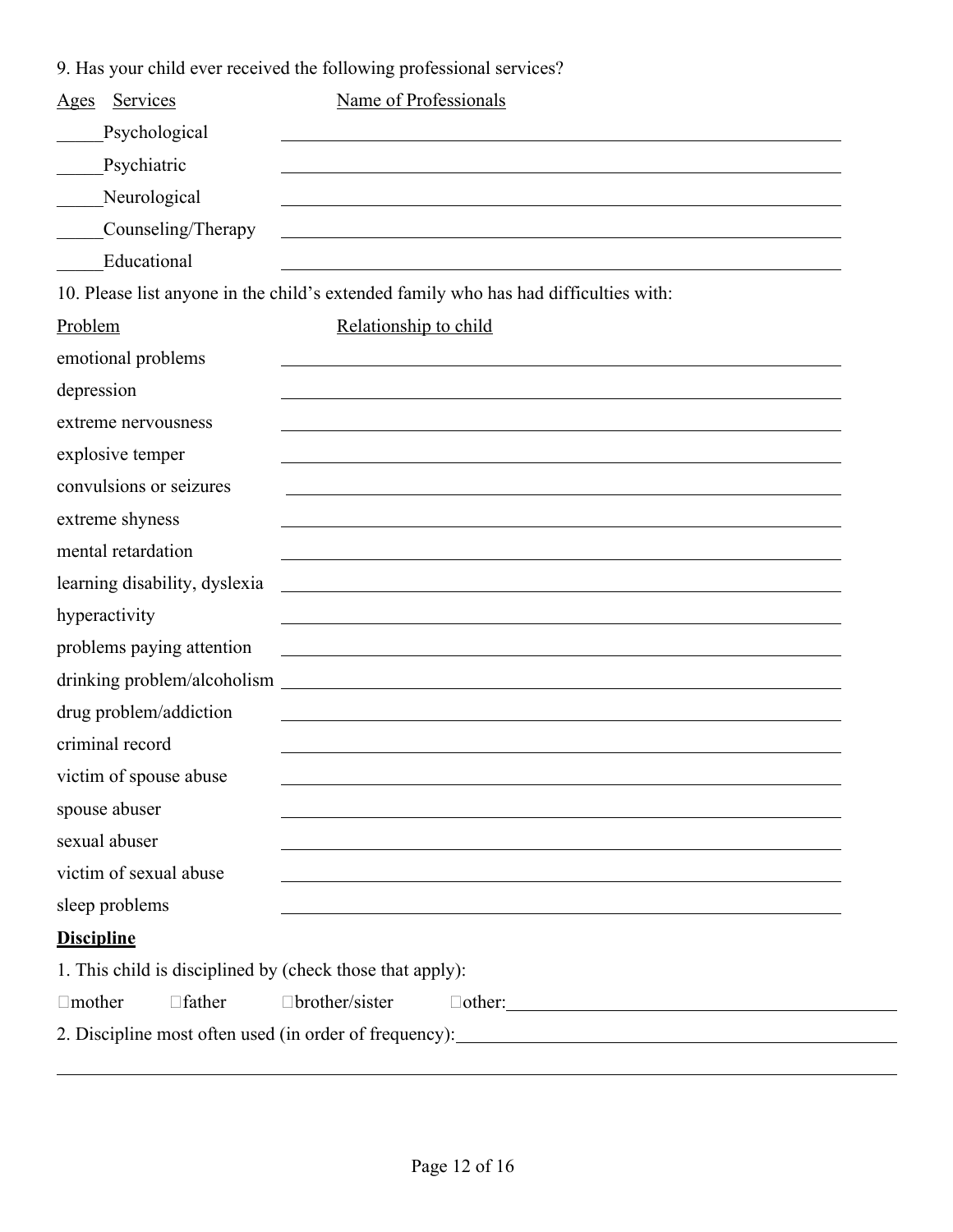| 3. Discipline that is most effective with this child: |  |
|-------------------------------------------------------|--|
|                                                       |  |
|                                                       |  |
| 4. Describe how this child reacts to punishment:      |  |

# **Social Functioning**

1. Compared to other children of your child's age, how well does your child:

|                                                                                                                  | Worse | <b>Same</b> | <b>Better</b> |
|------------------------------------------------------------------------------------------------------------------|-------|-------------|---------------|
| Get along with brothers/sisters                                                                                  |       |             |               |
| Get along with other children                                                                                    |       |             |               |
| Behave with his/her parents                                                                                      |       |             |               |
| Play/work by self                                                                                                |       |             |               |
| Behave in public (restaurants, etc.)                                                                             |       |             |               |
| Behave with baby-sitters                                                                                         |       |             |               |
| Behave at daycare                                                                                                |       |             |               |
| 2. How does your child relate to others?                                                                         |       |             |               |
|                                                                                                                  |       |             |               |
|                                                                                                                  |       |             |               |
|                                                                                                                  |       |             |               |
|                                                                                                                  |       |             |               |
| 3. How does your child relate to his/her parents?                                                                |       |             |               |
|                                                                                                                  |       |             |               |
|                                                                                                                  |       |             |               |
|                                                                                                                  |       |             |               |
|                                                                                                                  |       |             |               |
| 4. Please list any jobs or chores that your child has: (For example, baby-sitting, paper route, making bed, etc) |       |             |               |
|                                                                                                                  |       |             |               |
|                                                                                                                  |       |             |               |
|                                                                                                                  |       |             |               |
|                                                                                                                  |       |             |               |
|                                                                                                                  |       |             |               |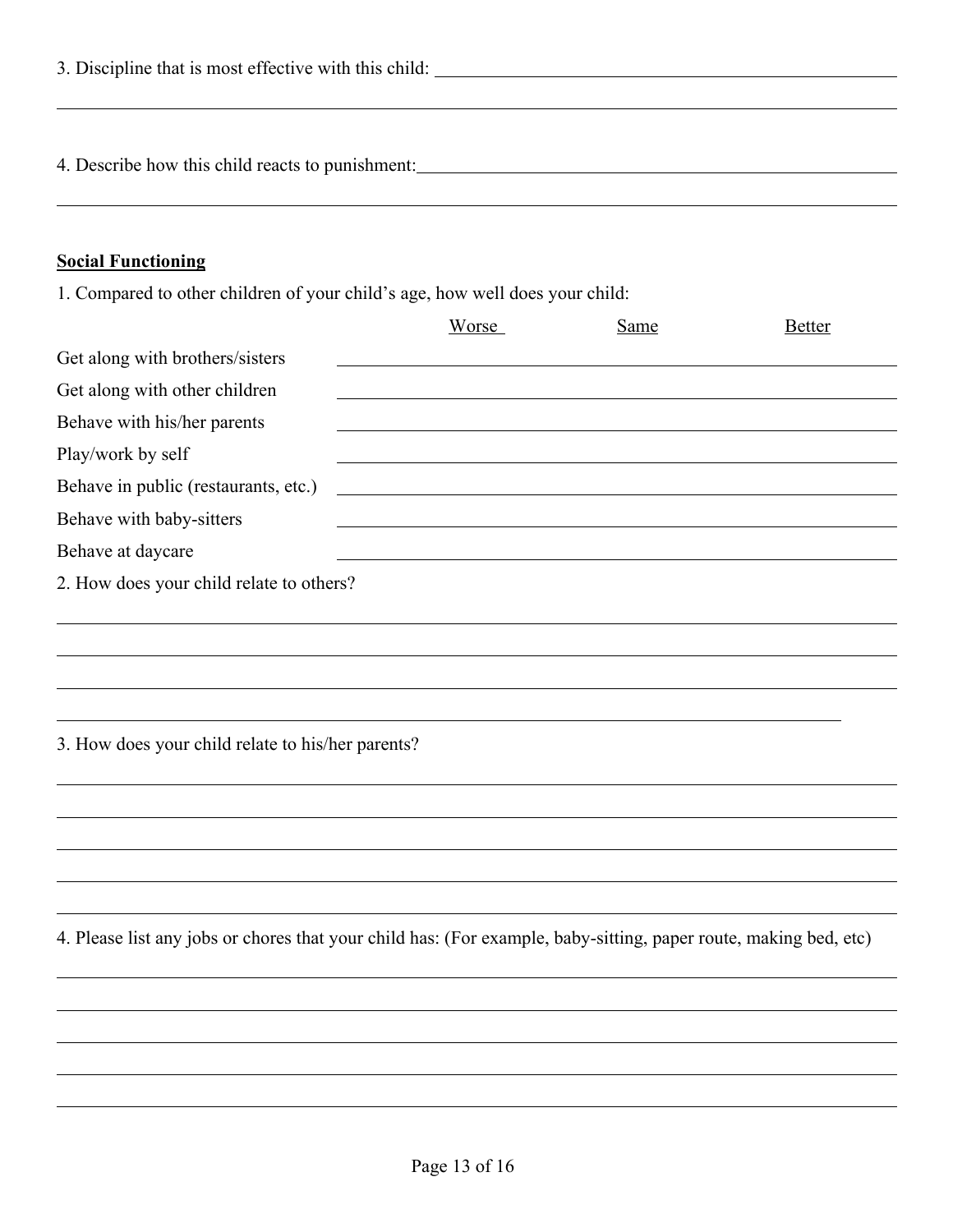5. Write the first name(s) of this child's close friend(s):

How many times a week are they together?

What are their typical activities?

6. Please list any organizations, clubs, teams, or groups that your child belongs to:

7. Please list your child's special interests, hobbies, or activities:

8. Please list devices used (phone, notebook, computer, gaming station, etc) and **TIME** spent on each device:

9. Is gaming, social media and/or device usage time an issue for your child? Please describe: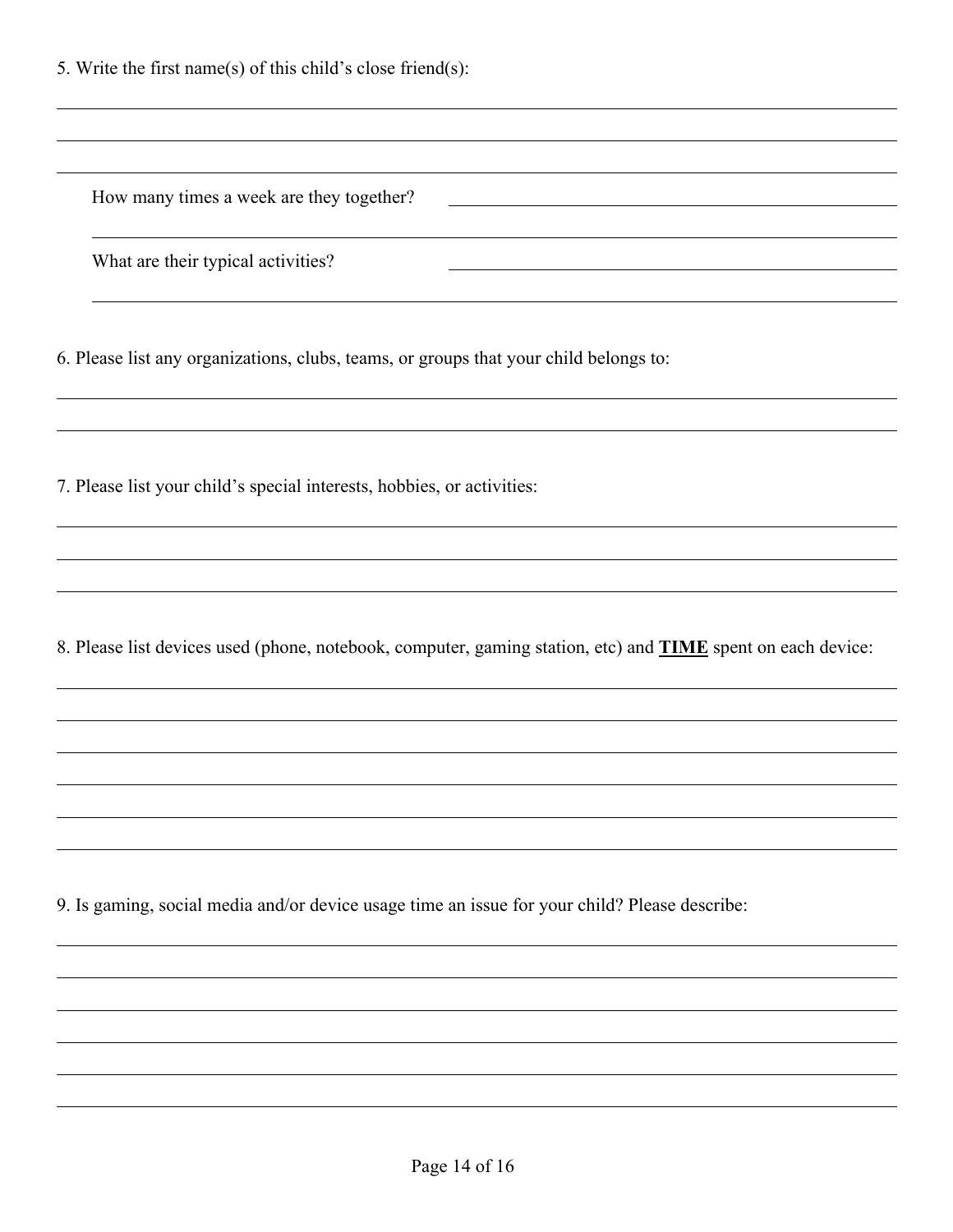11. Please describe any unusually positive or negative relationships this child has with important people in his/her life:

#### **Other Important Information**

1. Please note any other important information about your child or your family that you think might be important in understanding the problems that have brought you to seek treatment: